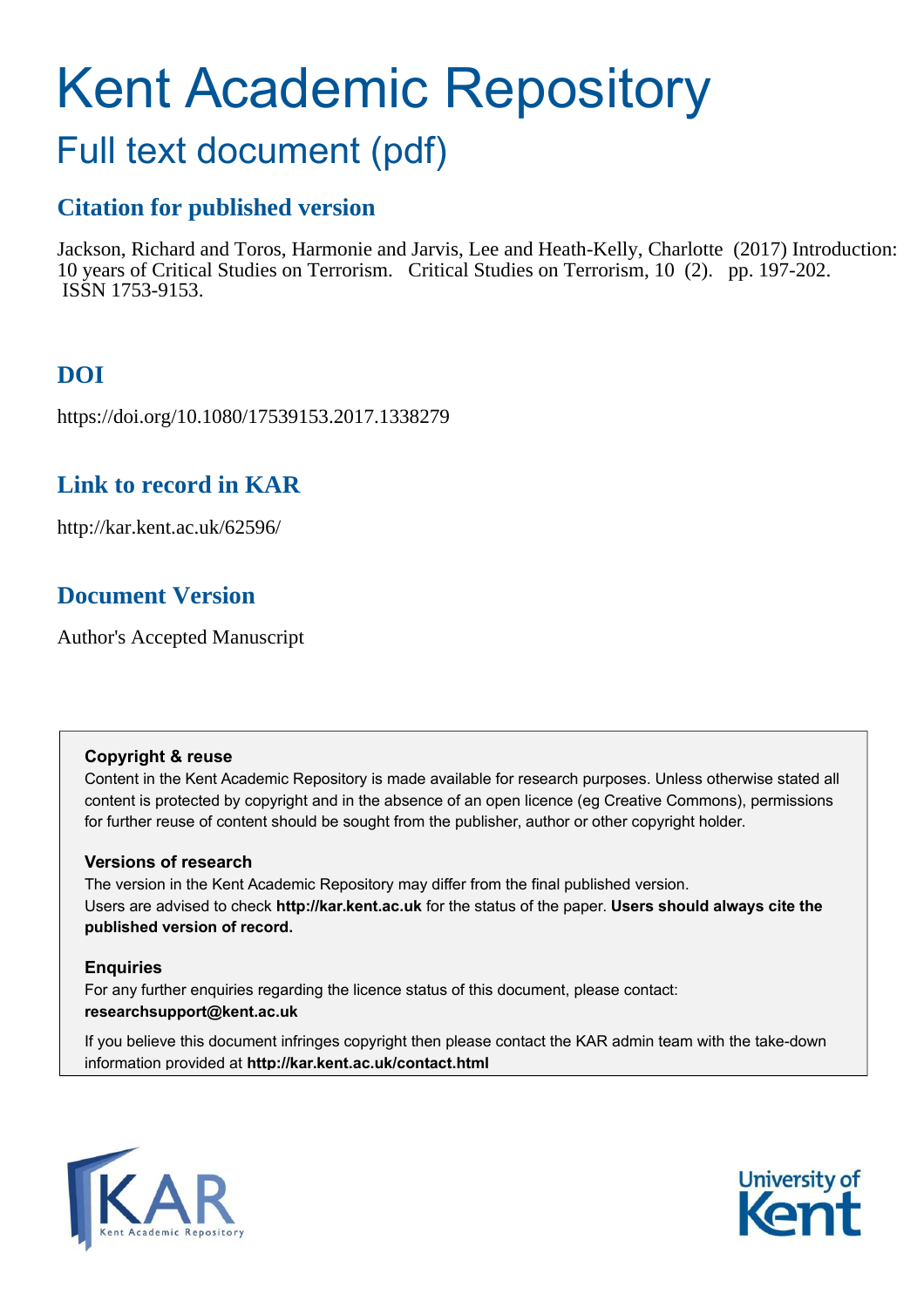#### SPECIAL ISSUE

#### **Introduction: 10 Years of Critical Studies on Terrorism**

Richard Jackson, Harmonie Toros, Charlotte Heath-Kelly, and Lee Jarvis

When the editors of Critical Studies on Terrorism wrote their introduction to the inaugural issue in April 2008, they noted that "terrorism" was a "growth industry" which generated a huge amount of social and political activity, and affected an extensive list of areas of social and cultural life (Breen Smyth et al, 2008: 1). They also noted that there was a yawning gap between the actual material threat posed by terrorists, and the level of investment and activity devoted to responding to it. They suggested that a central analytical task facing critical scholars of terrorism was therefore to explain "how such a small set of behaviours by such small numbers of individuals generates such a pervasive, intrusive and complex series of effects across the world" (Ibid). Lastly, they noted that the political, legal, cultural and academic context in which the journal was being launched was characterised by a very violent global war on terror, frequent moral panics and the political manipulation of terrorism fears, increasingly draconian anti-terrorism legislation, and the mass proliferation of academic and cultural terrorism-related texts.

It is clear that little has changed in this regard in the ten years since Critical Studies on Terrorism (CST) was launched; the context in which the journal first began its work remains largely unchanged. In fact, it could be argued that, if anything, the editors underestimated how transformative the terrorism discourse would be of society and culture in the following decade – at least in the global North, and the extent to which the transformations engendered would stretch and sometimes exceed our theoretical and conceptual capacities to understand, explain and in most cases, resist the transformations. The aim of this Introduction is to briefly reflect on the first ten years of the journal's successes and failures, particularly in relation to some of the key aspirations and hopes that were laid out by the founding editors and the context in which they have since played out. However, more importantly, we aim to take the opportunity afforded by the ten year anniversary to reflect on the future of the journal and its erstwhile contributors, and to express our hopes and aspirations for the broader field of critical terrorism studies (CTS) as we go forward into the second decade of this journal.

Looking back, the first point to note is that the journal remains committed to its original self-identification as a "research orientation that is willing to challenge dominant knowledge and understandings of terrorism, is sensitive to the politics of labelling in the terrorism field, is transparent about its own values and political standpoints, adheres to a set of responsible research ethics, and is committed to a broadly defined notion of emancipation" (Ibid: 2). Even the most cursory survey of the journal's ten volumes provides ample evidence that the editors and contributors have remained loyal to these important commitments, even when they have been criticised for doing so (see Jones and Smith 2009, 2011; Michel and Richards 2009).

More specifically, a survey of the journal supports the assessment that it has been successful in its goal of provoking and encouraging open and rigorous debate on a wide array of important issues, not least on the question of the intrinsic value of critical terrorism studies itself (see Horgan and Boyle 2008; Michel and Richards 2009), and the way in which the CTS field has evolved and developed over the years. In addition to many examples from previous volumes, in this special issue, two of the contributing articles raise questions about the way in which CTS has developed over the past decade that perhaps does not live up to some of its stated aims (see Toros 2017; Van Milders 2017). In our assessment, this speaks to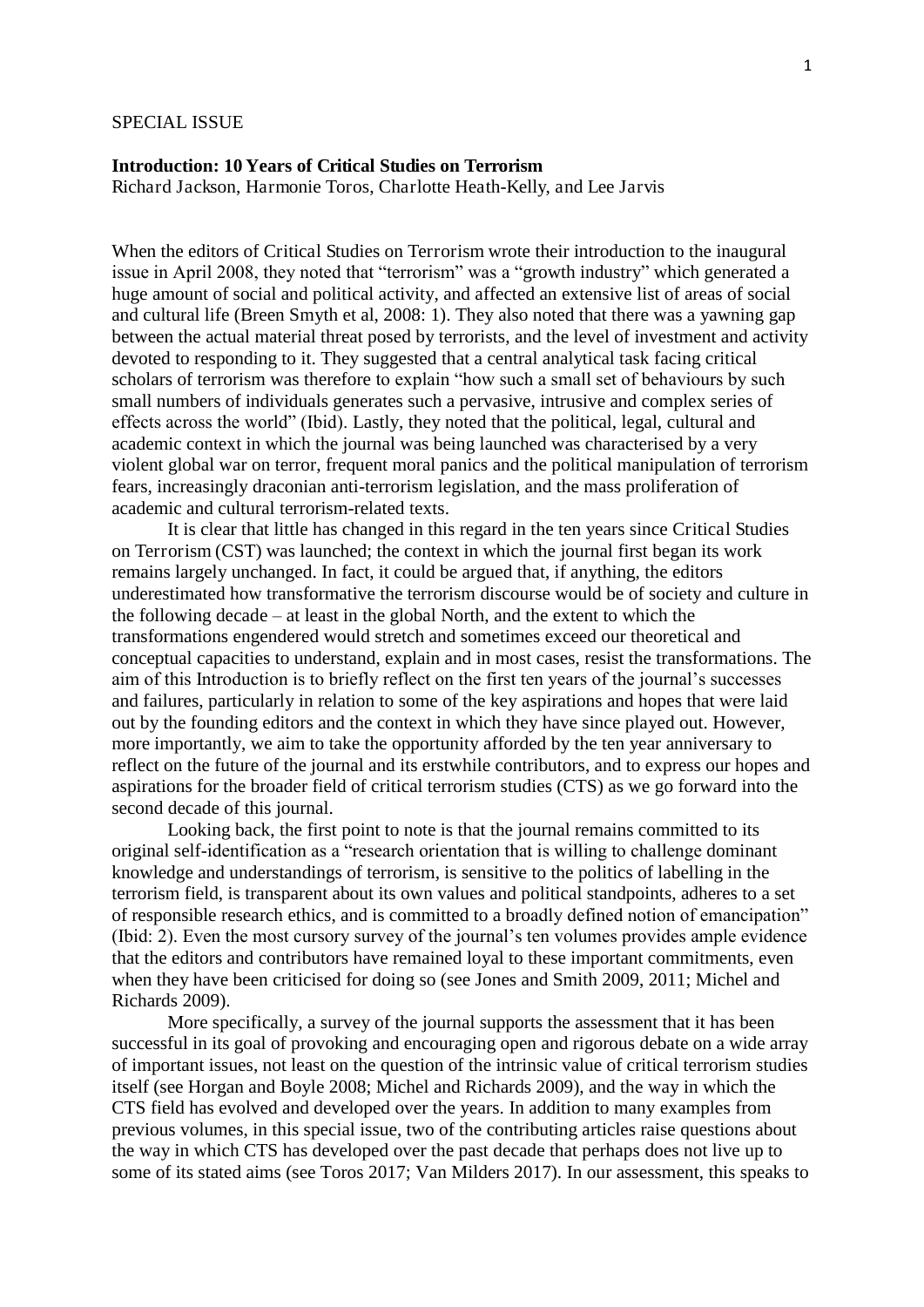the growing maturity and confidence of a field (and the journal) which can question its most fundamental and treasured assumptions, theories, approaches and values, including questions about emancipation, narrow versus wide conceptions of criticality, the reification of the "terrorism" discourse, and the like. Going forward, we remain committed to fostering rather than flattening out or resolving such creative tensions, as it is in the process of grappling with such tensions and conflicts that new ideas and questions emerge. We also remain committed to encouraging further debate and criticism of CTS itself, as we view this as a necessary part of reflexivity and continuing intellectual development.

Related to this, the journal has continued to encourage greater reflexivity among scholars of terrorism about the ethics and consequences of the research process, the ways in which knowledge is used by different actors, and the role of the scholar in relation to their research subjects and to existing power structures in society. A recent issue, for example, includes a debate between two of the current editors about whether CTS scholars ought to engage with policymakers or instead reject policy relevance and make common cause with resistance groups (see Jackson 2016; Toros 2016). Despite such disagreements on with whom one should engage, CTS has remained committed to an engagement with the world, whether by standing quite literally side by side with protest movements across the world (as advocated by Jackson 2016 and in this issue) or through listening empathetically to Israeli women combatants (as argued in Daphna-Tekoah and Harel-Shalev also in this issue).

More broadly, the journal aimed to draw in new and existing researchers from outside the terrorism studies field, encourage and publish early career scholars, pluralise the theoretical, methodological and disciplinary basis of terrorism-related research, and encourage research on a range of subjects that tended to be ignored in much orthodox terrorism research. Although these aims remain live and ongoing, the journal has done much to realise them to date, not least in the special issue we present here which consists of a collection of articles which employ and engage with queer theory, critical realism, gender studies, memory studies, and political philosophy, among others, and which discuss topics as wide-ranging as the cultural-political construction of  $9/11$ , causality in terrorism research, state terrorism, counter-radicalisation, the queering of IR, state repression, counterterrorism, the history of ETA, and gender and violence. Once again, this plurality and diversity speaks to the maturing of the field and the success of its aim to provide a broad 'home' for the "critical" study of terrorism and counterterrorism.

However, at the same time, an honest appraisal of the past ten years shows that a number of the editors' original aims are yet to be fully realised. For example, it remains the case that the majority of contributors to the journal originate from and/or work in the global north, and the perspectives and concerns of the global south are still rarely heard. And, if we look at the variety of "critical" approaches employed in the journal's articles, it is noticeable that post-colonialism is rarely employed as a framework of analysis. Although there have been concerted efforts to begin to address this – the Critical Studies on Terrorism Working Group's annual conference of 2016 was titled Intersecting Critical Terrorism Studies and (Post)Colonialism: Standards, Subjects And Spectacle - there is, clearly, a continuing need to take further steps to decolonise CTS and to draw in the voices of the global south through assisting global south scholars to publish in the journal.

In relation to one of the most publicised calls by CTS and the original journal editors, there continues to be a dearth of research on the many aspects of state terrorism. While research on state counterterrorism has surged in the past ten years, including research on violent forms of counterterrorism such as torture and war on terror, the total number of articles which examine aspects of state terrorism is disappointingly low – although articles which have been published have made an important contribution (see for example, Furtado 2015; Jarvis and Lister 2014). Within this broader failure, two questions stand out. First is the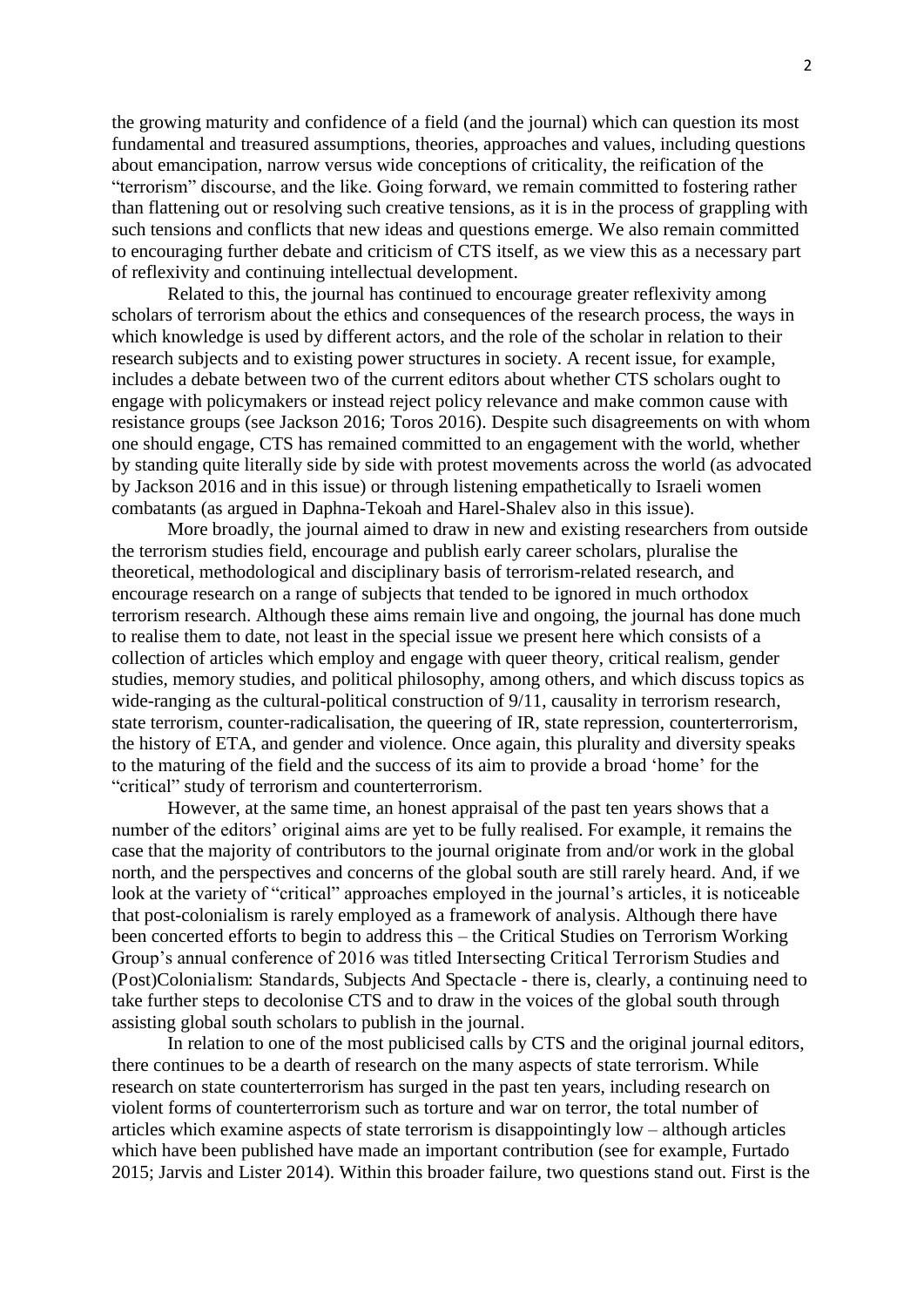need to investigate the overlap between state terrorism and counterterrorism and the difficulty of distinguishing the two both conceptually and empirically. CTS needs to question whether one can use the term "counterterrorism" in the same way it has questioned the use of "terrorism." This, in turn, raises questions about the compatibility of different research agendas within critical terrorism studies, including, for instance, between historical materialist analyses of state terrorism and discursive explorations of the ways in which '(state) terrorism' is constructed. Second, in a research field with its fair share of taboos, the specific taboo on speaking about particular examples or campaigns of state terrorism remains particularly noticeable. In late 2008, for instance, the journal editors debated among themselves whether it was the right time to publish a special issue on the nature, causes and consequences of Israeli state terrorism, but ultimately decided that the professional risks for the journal and the contributors to such an issue would be too high, given the kind of response public discussions of Israeli state terrorism and repression tends to generate.

It could be argued that this decision and a broader failure to interrogate Western state terrorisms in particular speaks to a common characteristic of many "critical" projects: namely, an unconscious desire for acceptance and legitimacy within and beyond the academy, and therefore, a certain hesitation or timidity towards speaking out too loudly on controversial or polarising issues. If this is the case here, going forward, it calls for critical self-examination and a conscious acceptance that remaining "critical" necessarily involves courage, risk, and the willingness to go against the grain – with all that this might entail in relation to academic credibility and legitimacy. This, of course, may be far easier for certain types of researcher, with certain demographic or professional attributes (seniority, employment status, nationality, ethnicity, gender, and so on), working in certain types of academic role or institution than for others.

Lastly, looking back, it is clear that the so-called Atlantic divide between terrorism scholars doing 'orthodox' research mostly located in North America, and CTS scholars mostly located in Europe and elsewhere remains as wide as ever. Although there may now be name recognition for the journal and the CTS field, the level of dialogue and engagement remains as low as ever. In fact, after an initial, somewhat tentative dialogue in which a number of critiques of CTS from orthodox scholars were published in the journal, too little subsequent dialogue has occurred. Although there are exceptions, scholars working on orthodox research questions or paradigms tend to confine their discussions to forums and venues sympathetic to this work, while CTS scholars tend do the same. It may be the case that the original editors and CTS as a whole were overly optimistic about the possibility that the profound ontological, epistemological and praxealogical differences between the two orientations could be sufficiently bridged for real dialogue to occur. Nonetheless, the current editors remain optimistic and hopeful that such a dialogue might one day occur, and might go beyond adversarial positioning towards a more creative, generative discussion.

In a related reflection, we also note that the CTS field remains tangentially linked to  $$ rather than integrated within - European Critical Security Studies research. These Critical Security Studies research agendas often take counterterrorism practice as their field of exploration, focusing on the deployment of risk calculus, critical infrastructure protection, surveillance of financial transactions and the materiality of counterterrorist technologies (Aradau 2010; Bellanova & Duez 2012; De Goede 2012), but the CTS project has remained somewhat distinct from these wider projects. Why are these topics of critical research on counterterrorism published elsewhere? Does the CTS project appear somehow unwelcoming to these traditions of thought, given its origination in more Anglo-American traditions of research into terrorism? There are both advantages and disadvantages to this parallel positioning alongside European IR. CTS retains a distinct identity as a research brand catering to questions of gender, memory, epistemology and cultural discourse in the field of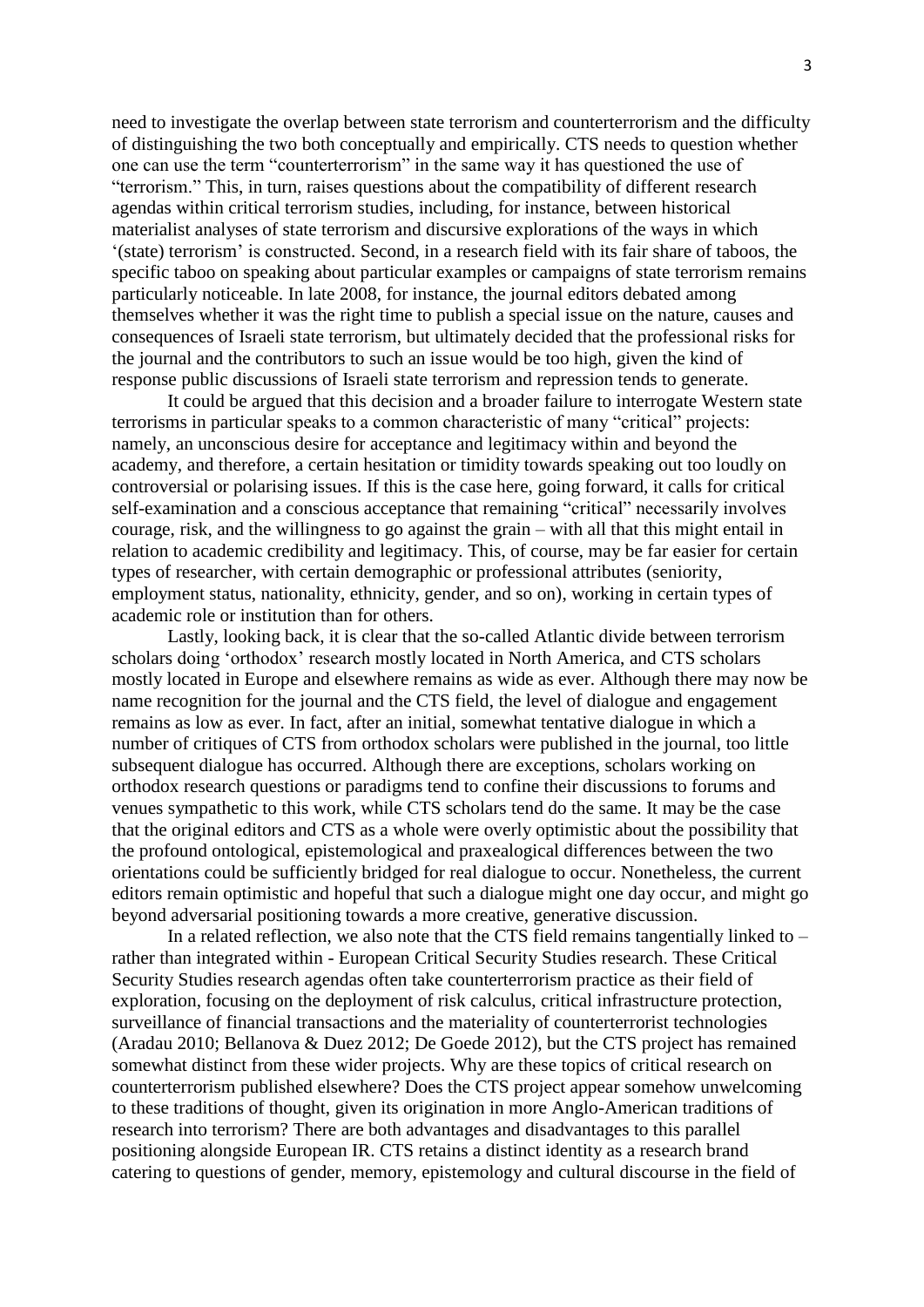terrorism studies; however the alienation of the CTS project from broader research on security praxis and calculation creates a puzzling disconnect from the European IR field. Questions of materiality and technology in counterterrorism practice are of great relevance to to the CTS project, but remain under-represented (with the exception of Hoijtink 2015).

In short, ten years after the first issue of Critical Studies on Terrorism was published, we celebrate its substantive achievements, reflect on its continuing failures and weaknesses, and look to the future with a renewed sense of purpose, courage and optimism. We offer this issue as a kind of exemplar of what rigorous, theoretically pluralistic, creative, "critical" approaches to the study of terrorism and counterterrorism can offer. We hope that it will provoke debate, critical reflection, inspiration and the courage to confront some of the most pressing issues facing our world in an intellectually rigorous, and practically emancipatory manner.

Finally, we take this opportunity to thank a great many people who have contributed to the growth and success of the journal over the years. Without the tireless work of all the editors, editorial assistants, and editorial board members who do the day-to-day work, the journal would have failed at the first hurdle. In addition, we are most grateful to all the researchers and scholars who have contributed their work to be published, and to the legion of reviewers who have rigorously assessed the quality of each publication. Journals cannot exist without all the unpaid intellectual labour and expertise of their contributors and reviewers. We are also grateful to the team at Routledge who took a chance on launching a new journal, and have since then, professionally supported and sustained its smooth running. Lastly, we want to thank all of the supporters of the journal and the wider community of CTS scholars, including the BISA Critical Studies on Terrorism Working Group (CSTWG), who have encouraged and promoted the journal and contributed articles, special issues, ideas and general enthusiasm. We hope that this relationship between the journal and the wider community of CTS can continue to grow over the next ten years.

#### **References**

Aradau, C., 2010. 'Security That Matters: Critical Infrastructure and Objects of Protection', Security Dialogue, 41(5): 491-514.

Bellanova, R., and Duez, D,. 2012. 'A Different View on the Making of European Security: The EU Passenger Name record System as a Socio-Technical Assemblage', European Foreign Affairs Review, 17, Special Issue (2012): 109-24.

Breen Smyth, M., Gunning, J., Jackson, R., Kassimeris, G., and Robinson, P., eds., 2008. "Critical terrorism studies – an introduction", Critical Studies on Terrorism, 1(1): 1-4.

De Goede, M., 2012. Speculative Security: The Politics of Pursuing Terrorist Monies. Minneapolis: University of Minnesota Press.

Furtado, H., 2015. "Against state terror: lessons on memory, counterterrorism and resistance from the Global South", Critical Studies on Terrorism, 8(1): 72-89.

Hoijtink, M,. 2015. '[Performativity and the project: enacting urban transport security in](http://www.tandfonline.com/doi/abs/10.1080/17539153.2015.1005937)  [Europe](http://www.tandfonline.com/doi/abs/10.1080/17539153.2015.1005937)', Critical Studies on Terrorism, 8(1): 130-46.